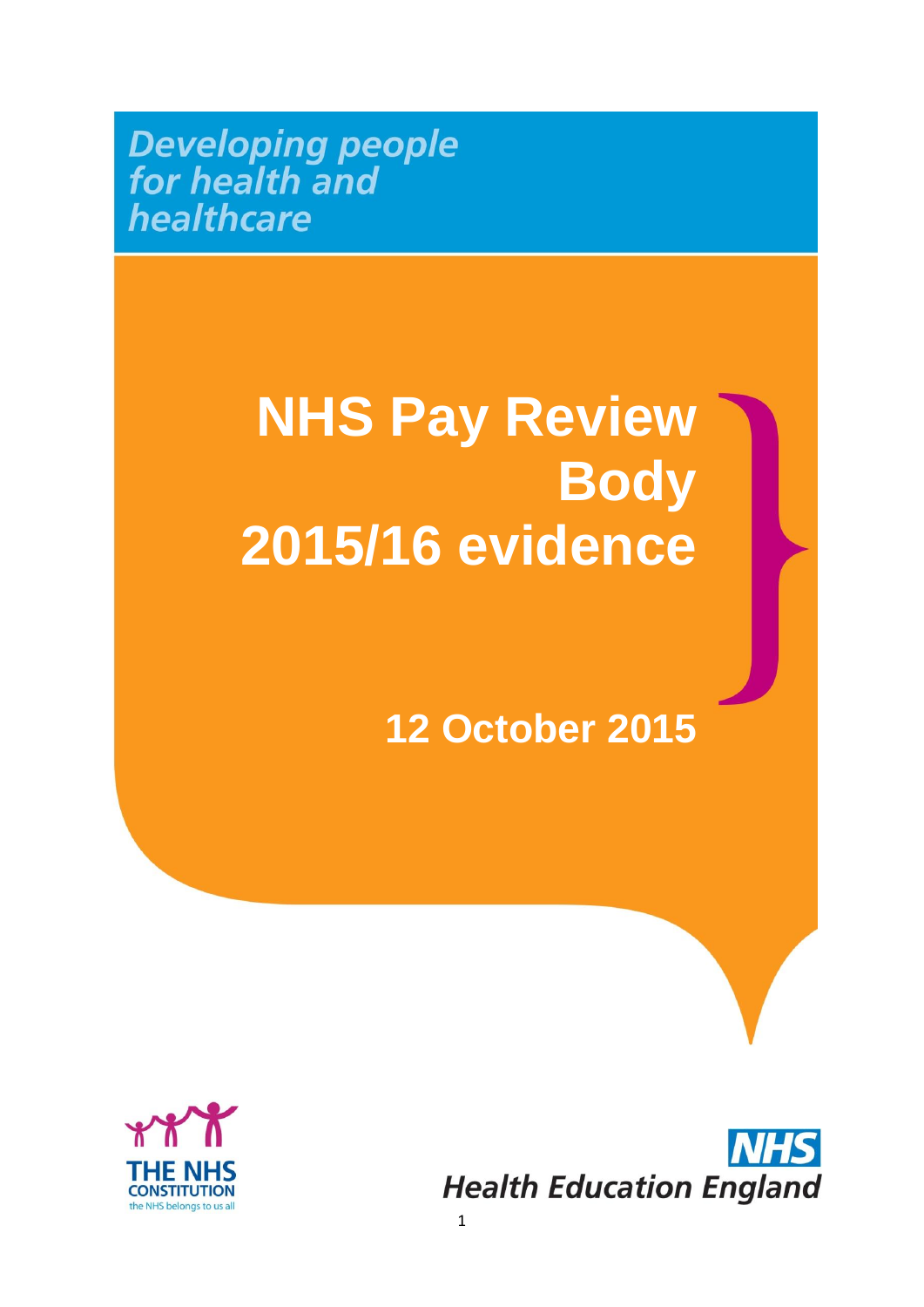#### **1 Background**

- 1.1 Health Education England (HEE) welcomes the opportunity to once again submit evidence to the NHS Pay Review Body (NHS PRB) as part of its national process of gathering evidence from interested parties to inform the recommendations for 2016/17.
- 1.2 We greatly appreciated the opportunity to meet to review and discuss the handling of the evidence round for 2014/15 with the Review Body Secretariat last month. The session proved helpful in enabling us to reflect further on how we can best support the work of the Review Bodies going forward. To this end it was also useful to meet with colleagues from the secretariat, the Department of Health, HSCIC and NHS Employers last month to consider how we can work together further to improve the way we collect, share and use data.

#### **2 Health Education England's role**

- 2.1 HEE exists for one reason only: to help improve the quality of care by ensuring our workforce has the right numbers, skills, values and behaviours to meet the needs of patients. We are now in our third year as HEE, providing the NHS with a single national body with a ring-fenced budget for commissioning education and training places to secure the future workforce. Our local education and training boards (LETBs), locally based and employerled, provide a single strategic forum in which local health care economies can come together to discuss and agree plans and actions on the local workforce.
- 2.2 HEE has now established, for the first time ever in the NHS, a workforce planning process that brings together into one place decisions about:
	- planning the future medical workforce
	- planning the future non-medical workforce
	- **EXECT** investment in the education and training of existing staff
	- local needs and national priorities

**.** 

- national workforce priorities alongside wider system/strategic goals
- 2.3 In December 2014 we published our second Workforce Plan for England<sup>1</sup>, which set out the £5bn investment we are making in education and training programmes for 2015/16. Overall, we are commissioning more education and training than ever before, with over 50,000 doctors in training and over 37,000 new training opportunities for nurses, scientist, and therapists.
- 2.4 The Plan is made up of the identified needs of local employers, providers, commissioners and other stakeholders who, as local members of our LETBs, have shaped the thirteen local plans that are the bedrock of this plan for England. The plan has been developed further, in order to create a final national plan, with the advice and input of our clinical advisory groups and Patients Advisory Forum, as well as the Royal Colleges and other

<sup>&</sup>lt;sup>1</sup> Investing in People: Workforce Plan for England. HEE 2015: [http://hee.nhs.uk/wp](http://hee.nhs.uk/wp-content/blogs.dir/321/files/2014/12/Investing-in-People-Workforce-Plan-for-England-2015-16.pdf)[content/blogs.dir/321/files/2014/12/Investing-in-People-Workforce-Plan-for-England-2015-16.pdf](http://hee.nhs.uk/wp-content/blogs.dir/321/files/2014/12/Investing-in-People-Workforce-Plan-for-England-2015-16.pdf)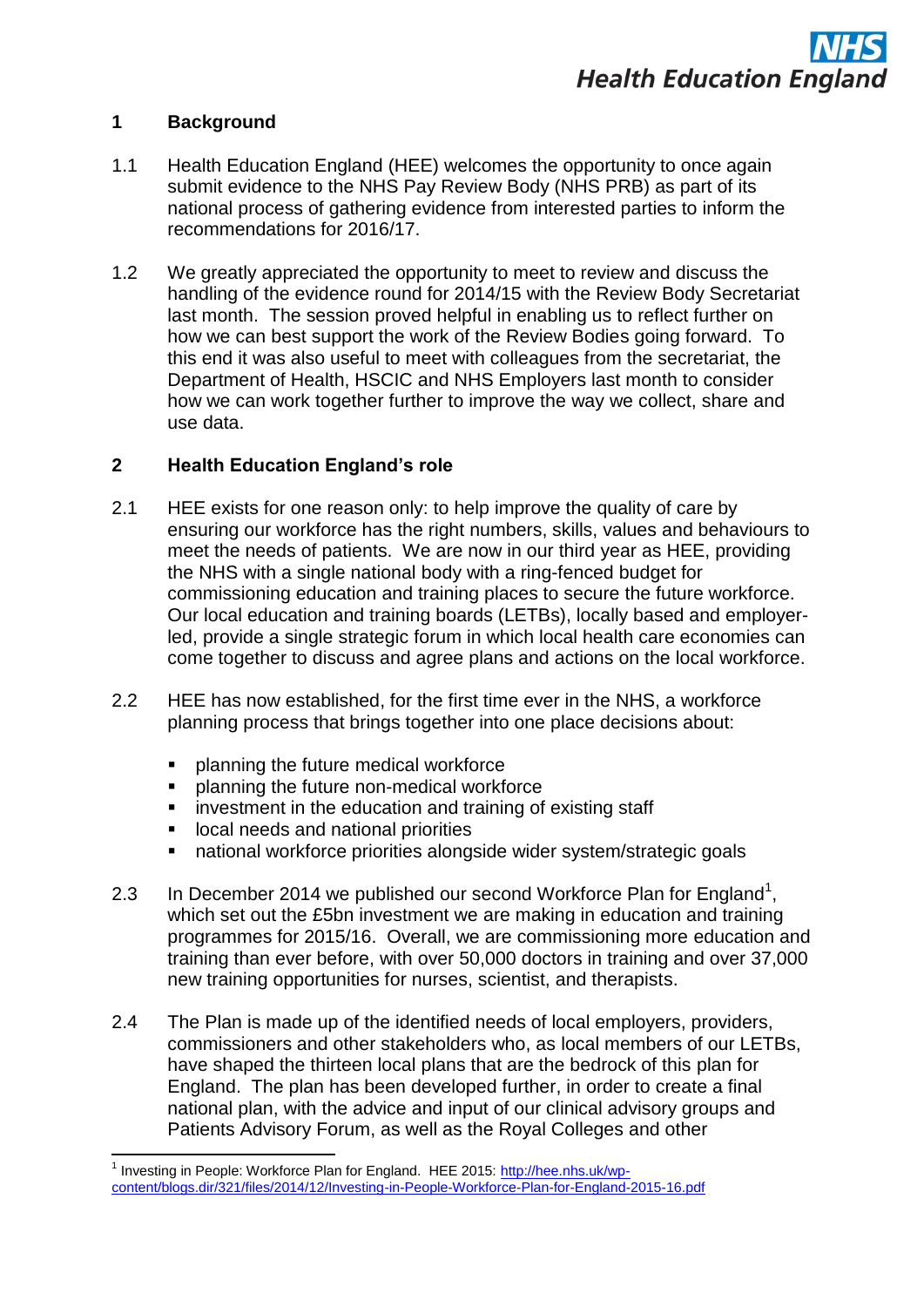

stakeholders. It is this wide discussion, engagement and involvement, locally and nationally, that makes this a plan for the whole NHS, developed *by* the NHS.

- 2.5 The Workforce Plan has allowed us to significantly expand the future workforce in key priority areas, such as nursing, paramedic, primary care and emergency medicine. It also:
	- sets out clearly the education and training commissions we intend to make in 2015/16;
	- explains how these decisions were made;
	- provides the aggregate number of commissions for each profession and the trend increases and decreases within and between key groups;
	- provides detailed analysis for a small number of priority areas and professions, setting out what we are doing to address immediate workforce pressures, the education and training commissions we are making for the future, and the actions we are taking to support further transformation.
- 2.6 We also decided again to continue growing the nurse workforce available to the NHS. Last year we increased commissions by 9% and this year we added another 555 training posts, a further increase of 4.2% meaning we will have invested in 13% growth over two years. On top of this our Return to Practice campaign<sup>2</sup> brought nearly 800 nurses back into the system whilst also reducing attrition amongst nursing students in our Universities, introducing recruiting for values and pre-degree care experience to ensure the new nurses we employ have the right values and behaviours.
- 2.7 Some of the medical students who started university in September 2015 may not become consultants until 2029 by which time the whole pattern of service provision could have radically changed, as well as medicine itself. That is why in 2014 we published *Framework 15<sup>3</sup>* , which provides a strategic look at the likely needs of future patients, as a guide to our long-term investments. We tested the thirteen local plans against *Framework 15* and the Five Year Forward View<sup>4</sup> which sets out a new ambition and new models of care for our NHS, both of which suggest radical changes in the workforce are required.
- 2.8 Through our analysis, we are surfacing the difficult issues the wider system will need to address together in order to deliver the Five Year Forward View. The Workforce Plan, and the analysis and issues that it exposes, will now form the basis for conversations at a local level through our LETBs, and with our national partners through our new Workforce Advisory Board, as we work together to understand the workforce implications of the Five Year Forward View.

**.** 

<sup>&</sup>lt;sup>2</sup> Return To Practice, Health Education England, 2014/15: [https://hee.nhs.uk/2015/06/04/hee-chief-reveals-full](https://hee.nhs.uk/2015/06/04/hee-chief-reveals-full-impact-of-francis-effect-on-nursing-numbers/)[impact-of-francis-effect-on-nursing-numbers/](https://hee.nhs.uk/2015/06/04/hee-chief-reveals-full-impact-of-francis-effect-on-nursing-numbers/)

<sup>3</sup> Framework 15, Health Education England, 2014: [http://hee.nhs.uk/wp](http://hee.nhs.uk/wp-content/blogs.dir/321/files/2013/07/HEE_StrategicFramework15_2410.pdf)[content/blogs.dir/321/files/2013/07/HEE\\_StrategicFramework15\\_2410.pdf](http://hee.nhs.uk/wp-content/blogs.dir/321/files/2013/07/HEE_StrategicFramework15_2410.pdf) 4

Five Year Forward View, NHS England: [http://www.england.nhs.uk/wp-content/uploads/2015/06/5yfv-time-to](http://www.england.nhs.uk/wp-content/uploads/2015/06/5yfv-time-to-deliver-25-06.pdf)[deliver-25-06.pdf](http://www.england.nhs.uk/wp-content/uploads/2015/06/5yfv-time-to-deliver-25-06.pdf)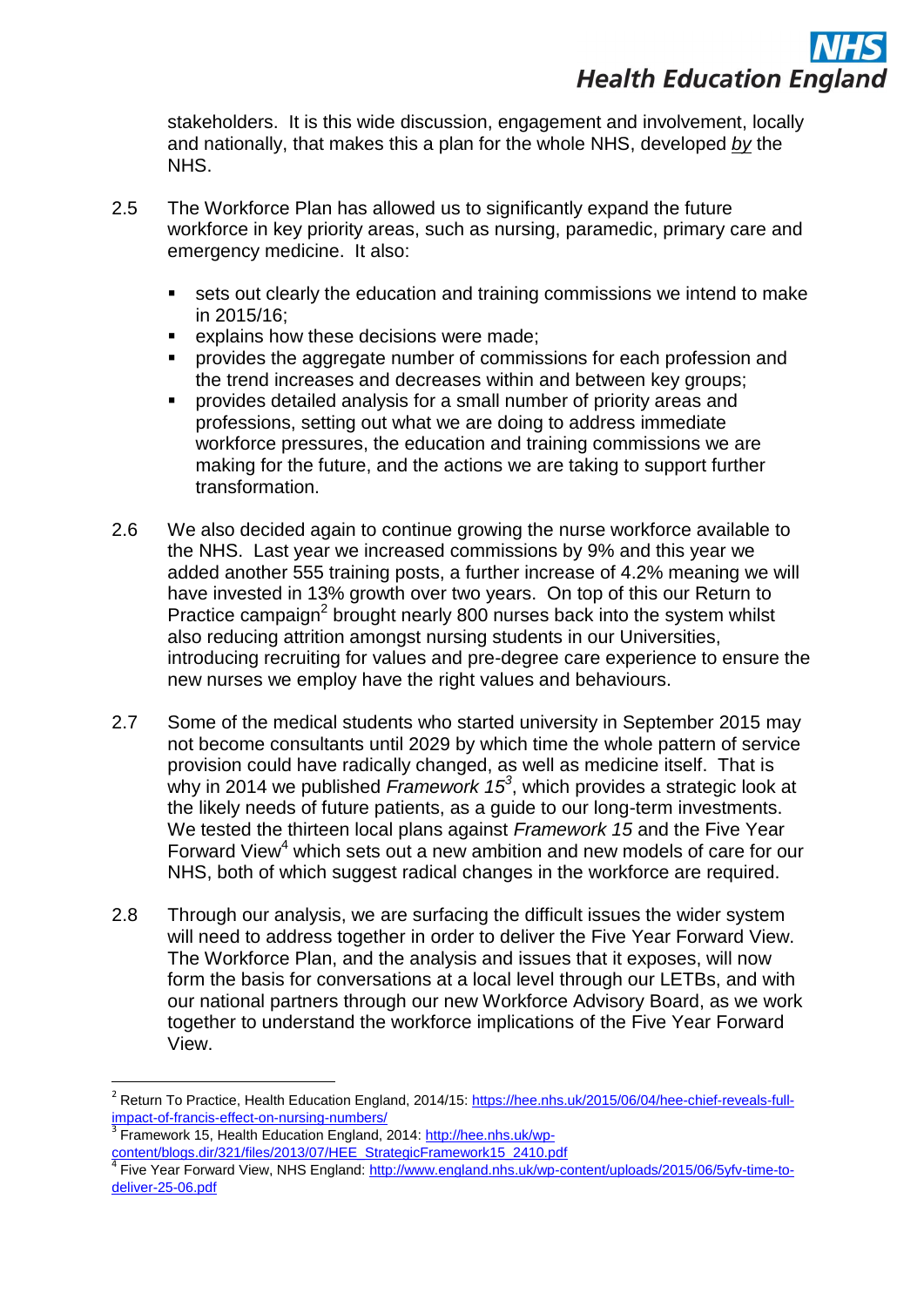

2.9 On 1 April 2015 Health Education England moved from its status as a special health authority to become a Non-Departmental Public Body (NDPB) as a result of the 2014 Care Act<sup>5</sup>. This change of status puts HEE on a firmer statutory footing as the single national organisation responsible for educating and training the health workforce in England, now and in the future.

#### **3 HEE's Mandate**

- 3.1 On 12 March 2015, HEE"s revised Mandate from the Government was published<sup>6</sup>. The Mandate reflects the updated strategic objectives of the Government in the areas of workforce planning, health education, training and development for which HEE has responsibility. It sets out HEE"s role in improving the quality of education and training in England as well as the requirements to support NHS and public health service priorities, such as to improve health outcomes for children and young people.
- 3.2 The key principles for the education and training of healthcare workers are set out in the document "Liberating the NHS: Developing the Healthcare Workforce – From Design to Delivery<sup>7</sup> and can be summarised as:
	- *greater accountability for all healthcare providers to plan and develop their workforce, whilst being professionally informed and underpinned by strong academic links;*
	- *aspire to excellence in training and a better experience and outcomes for patients, students and trainees;*
	- *support NHS values and behaviours to provide person-centred care;*
	- *support the development of the whole workforce, within a multi-professional and UK-wide context;*
	- *support innovation, research and quality improvement;*
	- *providing greater transparency, fairness and efficiency to the investment made in education and training; and*
	- *reflect the explicit duty of the Secretary of State to secure an effective system for education and training.*
- 3.3 HEE's Business Plan for 2015/16 was published in April 2015 $^8$  and this sets out the operational framework within which the Mandate requirements are being resourced, managed and delivered.

#### **4 Service Transformation**

**.** 

4.1 We know that in order to improve the quality of care to patients, the NHS needs to change. But the NHS is delivered by people, not buildings, and so if we want to transform the NHS, then we will have to transform the way we

<sup>&</sup>lt;sup>5</sup> Care Act 2014:<http://www.legislation.gov.uk/ukpga/2014/23/contents/enacted/data.htm>

 $6$  Delivering high quality, effective, compassionate care: Developing the right people with the right skills and the right values, Dept. of Health 2014:

[https://www.gov.uk/government/uploads/system/uploads/attachment\\_data/file/411200/HEE\\_Mandate.pdf](https://www.gov.uk/government/uploads/system/uploads/attachment_data/file/411200/HEE_Mandate.pdf)  $\frac{7}{7}$  Liberating the NHS: Developing the healthcare workforce, Dept. of Health 2012:

[https://www.gov.uk/government/uploads/system/uploads/attachment\\_data/file/216421/dh\\_132087.pdf](https://www.gov.uk/government/uploads/system/uploads/attachment_data/file/216421/dh_132087.pdf) <sup>8</sup> HEE Business Plan 2015/16[: http://hee.nhs.uk/wp-content/blogs.dir/321/files/2015/03/HEE-Business-Plan-](http://hee.nhs.uk/wp-content/blogs.dir/321/files/2015/03/HEE-Business-Plan-2015-16.pdf)[2015-16.pdf](http://hee.nhs.uk/wp-content/blogs.dir/321/files/2015/03/HEE-Business-Plan-2015-16.pdf)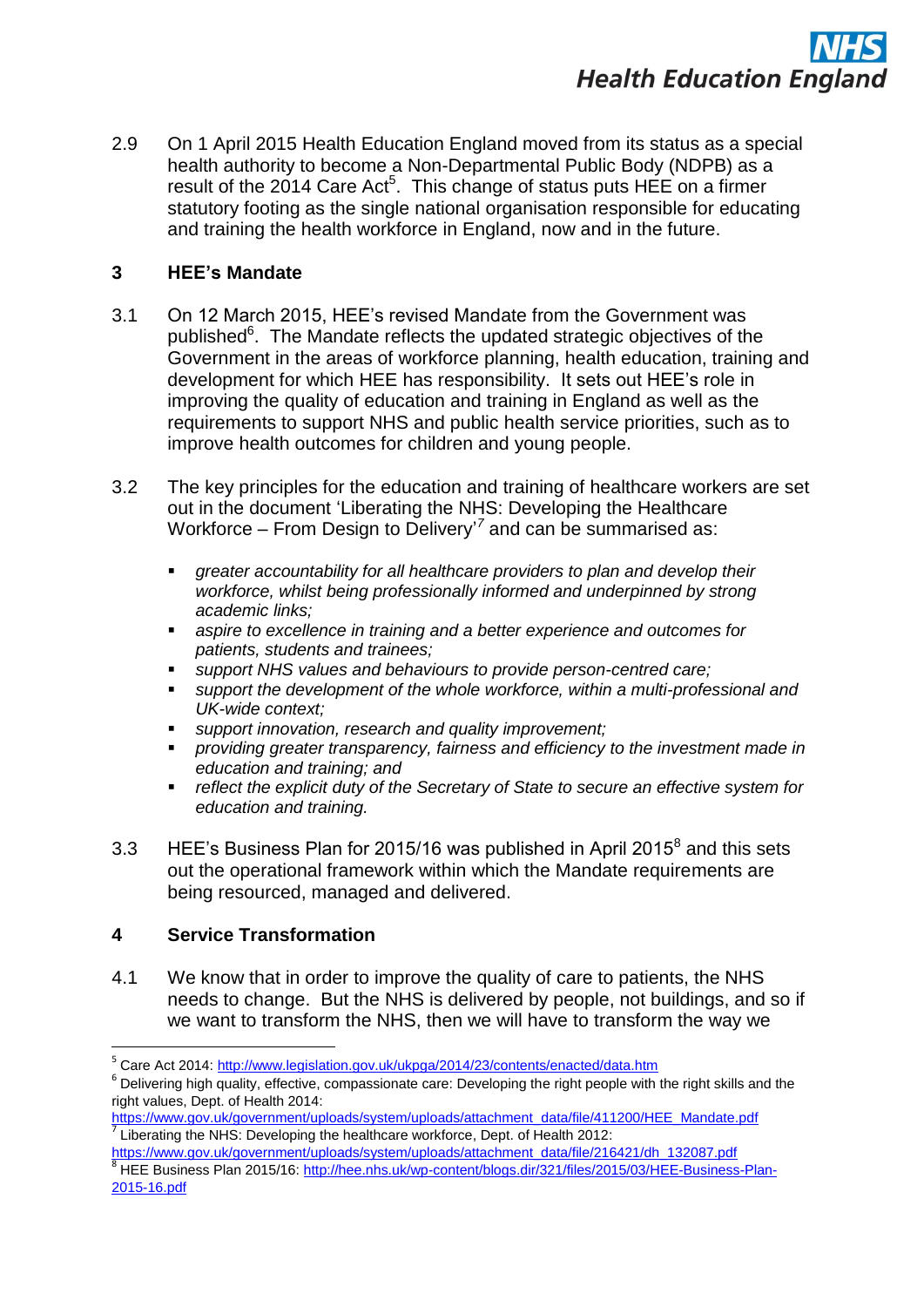# **Health Education England**

educate, employ and deploy our people. Sometimes we can drive service transformation through the rapid expansion of existing roles (such as Health Visitors – a 400% increase in trainees over the past four years, or School Nurses – a 71% increase this year). Sometimes transformation can be achieved through encouraging commissioners and employers to create jobs for staff in different locations – such as increasing community based nursing.

- 4.2 But increasingly, we will need to invest in entirely new roles and professions, such as Physicians Associates, to help deliver more holistic care across different teams and settings. This year, we commissioned 205 Physician Assistant (PA) training posts, representing a 754% increase on last year. PAs are trained to perform a number of duties, including taking medical histories, performing examinations, diagnosing illnesses, analysing test results and developing management plans. So by 2017, we expect to see real improvements in patient care, particularly in emergency care, general adult medicine and general practice.
- 4.3 We also commissioned 108 Broad Based Training Pilots for doctors, representing a 50% increase on last year, to provide a more flexible workforce with general skills, to ensure that a proportion of doctors have a better generalist knowledge and hence is better equipped to deliver the future needs of patients.
- 4.4 Service innovation will be driven not just by what training posts we commission, but how our students and trainees are educated. That is why we have delivered major changes to the Foundation Programme this year, so that more trainees now spend more of their training time in the community. We will continue to increase the number of placements outside of acute settings and encourage more community and primary care based training, whilst exploring ways to support more flexible and dynamic education and training, so that, for instance, post registrations programmes enable nurses to look after the whole person, including psychiatry, mental health and the physical therapies.
- 4.5 However, whilst it is important to create and invest in new roles, we recognise that the existing workforce will make up the majority of the future workforce. At any one time there are about 140, 000 students in training, compared to the 1.3m existing staff who will still be working ten, twenty and thirty years from now. So the way to drive transformation at scale and pace is through investing in our current workforce. We recognise that the education and training of our existing staff is primarily an employer responsibility, but in addition to this, £0.2bn of HEE"s £5bn budget is allocated for the education and training of existing staff to support service transformation.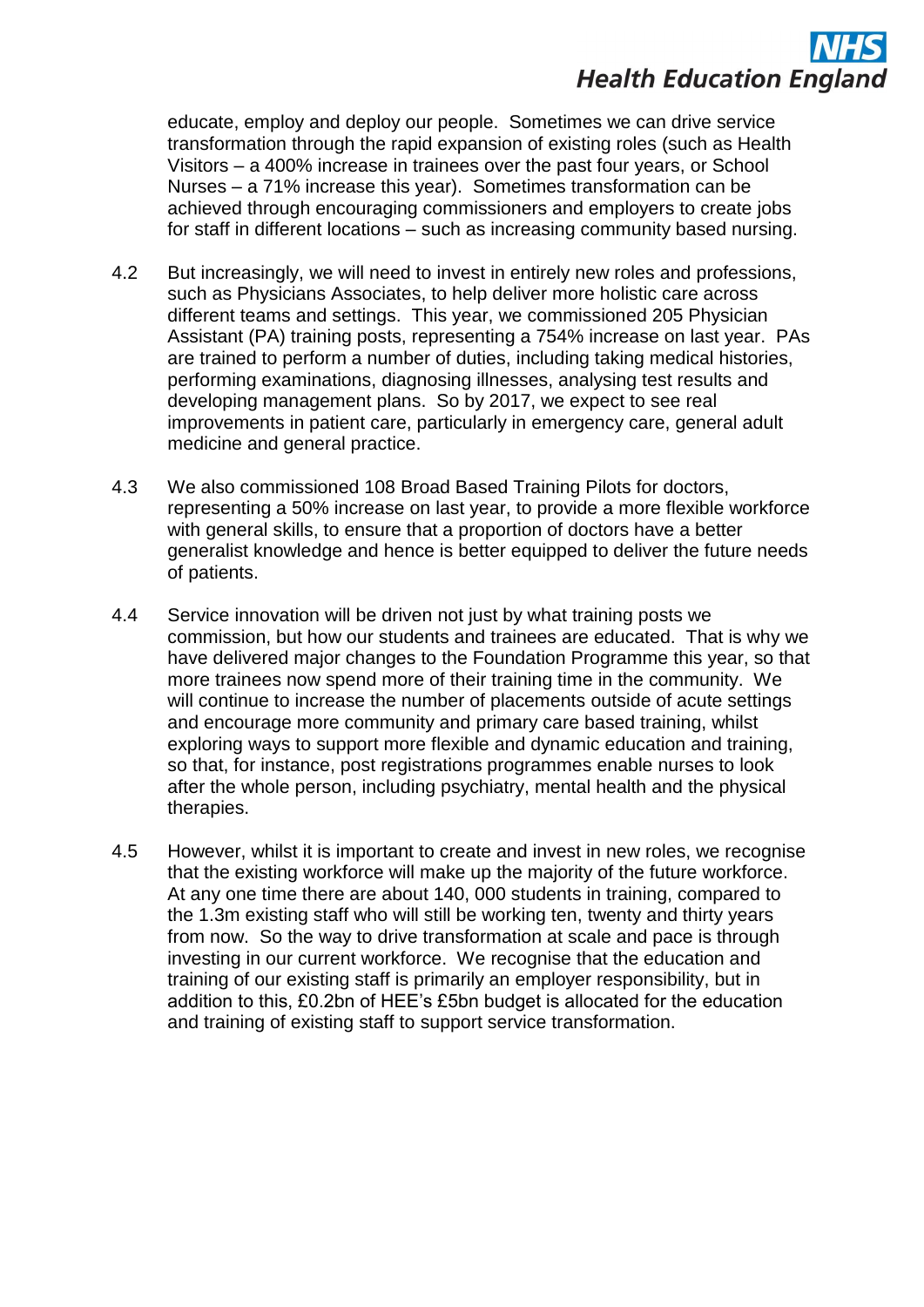#### **5 The Workforce Planning process for 2015/16**

- 5.1 The Workforce Planning Guidance for  $2015^9$  was published by HEE in March. The guidance reflects the changing environment set out in paras 2.7 and 2.8 above, confirming that HEE will no longer simply roll forward what has historically been a supply driven system. More specifically it signalled that HEE will work with local providers (through the LETBs), national advisory groups and the Workforce Advisory Board to understand the workforce implications of the new care models in the Five Year Forward View, so we can support service transformation at scale and pace through more targeted investment in our existing workforce, as well as commissioning new roles for the future.
- 5.2 In the context of the Forward View, HEE will actively redirect investment into new models and settings of care, rebalance investment between the future and the current workforce, and support promotion of wellbeing/prevention of ill health, including the pivotal role of self-care and management. In the 2015/16 planning round partners were warned to expect to be challenged on the levels of training commissioned so that the development needs of the current workforce arising from service and workforce transformation can be met. We also signalled that it is HEE"s role to consolidate the NHS workforce planning process and harness it to serve the needs of the Forward View and meet the commitments set out in our Mandate.
- 5.3 HEE"s Board is accountable for signing off almost £5billion of investment in the education and development of the workforce each year. The HEE Executive has the key collective responsibility for ensuring that the 13 LETB workforce investment plans add up to a coherent plan for England that will deliver our agreed priorities as set out in the Mandate, and drive the service improvement and transformation required by patients and commissioners, and as mandated by the NHS collective leadership in the Forward View.
- 5.4 The role of each LETB as the regional committees of HEE is to provide assurance that the local plans which make up the aggregate plan are, in turn, robust and evidence based, rooted in the plans of providers reflective of the intentions of commissioners. This is achieved by ensuring that LETB plans are the result of robust local and/or national processes of aggregation, confirmation and challenge. In order to support this work there are national and regional advisory structures through which stakeholders contribute. It was disappointing to note the criticisms of the planning process referenced in last year"s response, from an unidentified NHS Trust, given the role that providers now have in shaping and developing the plans that HEE deliver locally and nationally.
- 5.6 The key benefit that HEE aims to achieve through this robust workforce planning process is the ability to compare the relative importance, priority and risk, for different activities and investments so that we are able to actively

1

<sup>&</sup>lt;sup>9</sup> Workforce Planning Guidance 2015/16. Health Education England, March 2015[:http://hee.nhs.uk/wp](http://hee.nhs.uk/wp-content/blogs.dir/321/files/2015/06/Workforce-Planning-Guidance-2015-2016.pdf)[content/blogs.dir/321/files/2015/06/Workforce-Planning-Guidance-2015-2016.pdf](http://hee.nhs.uk/wp-content/blogs.dir/321/files/2015/06/Workforce-Planning-Guidance-2015-2016.pdf)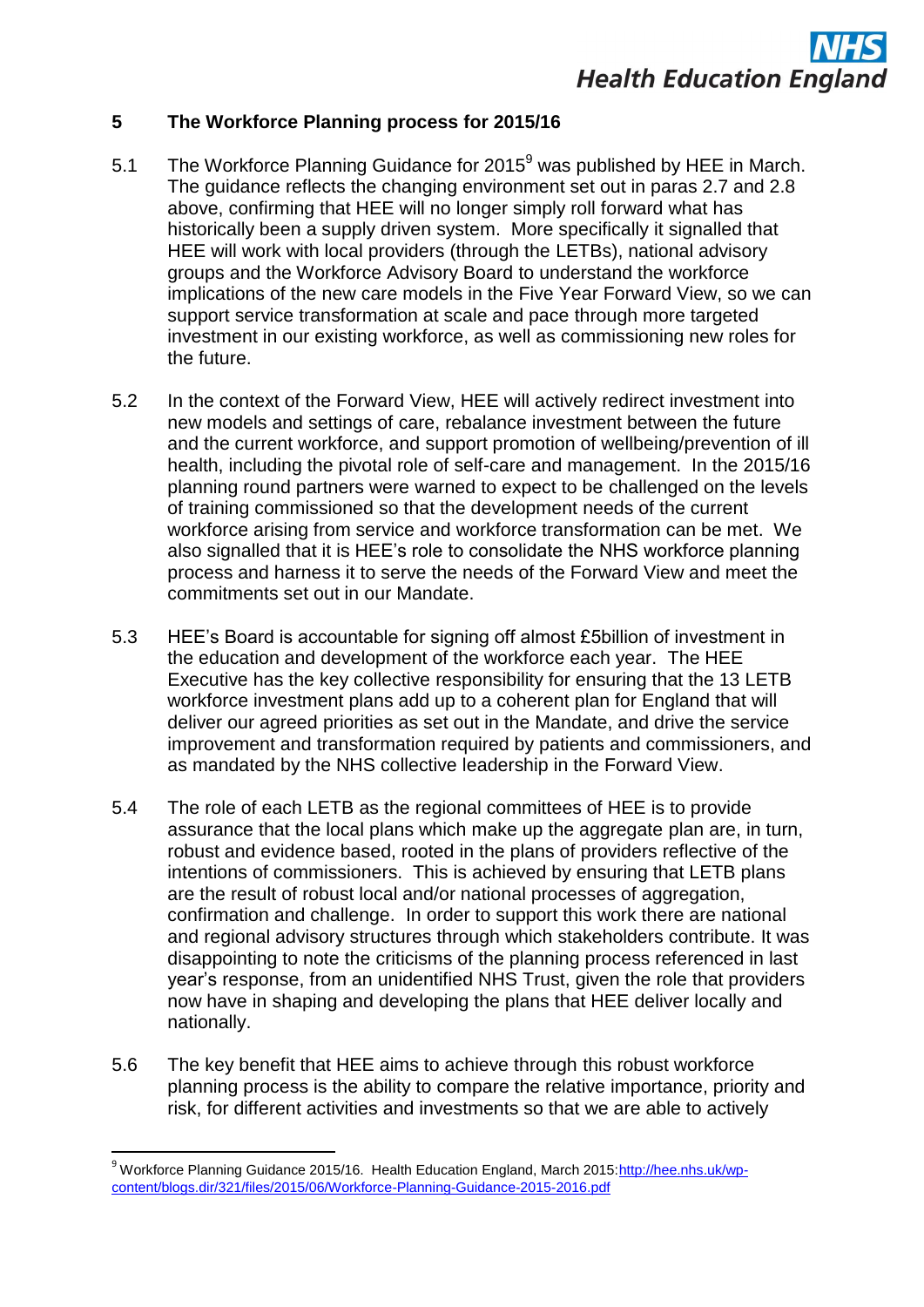respond to the service"s workforce needs. Our approach relies on the following processes:

- **-** Development of LETB investment plans based on local stakeholder engagement, data analysis, data collection, confirmation and challenge;
- Development of a nationwide investment plan through systematic analysis of available national data from official and other sources, and aggregation, challenge and – if necessary – review of LETB plans;
- National triangulation between HEE and the other system leaders and stakeholders including NHS England, Public Health England, Monitor, the NHS Trust Development Authority, the Care Quality Commission, the National Institute for Health and Clinical Excellence, NHS Employers and the Local Government Association.
- Systematic engagement with national stakeholders throughout the course of the planning cycle, including with Royal Colleges, professional representative organisations and trade unions.
- 5.7 This year we have introduced a number of changes to our planning process:
	- **HEE collectively will focus resources and planning effort on particular staff** groups and particular specialties
	- For small groups and small specialities HEE will develop explicitly nationwide workforce plans to inform education commissions. For some groups and specialties individual LETBs will lead this process for identified groups for the country as a whole. For other groups and specialties the HEE national planning team will play a leading role.
- 5.8 As discussed in the review meeting earlier this year, HEE"s planning cycle leads to the publication of the annual workforce plan in December each year. A copy of the final agreed Workforce Plan for England for 2016/17 will be sent to the Review Body and to Partners as soon as it is agreed by HEE"s Board.

#### **6 Key workforce issues**

#### 6.1 Primary and out of hospital care

To support the overall transformation in primary care and wider out of hospital care, the Government has committed to working to increase the primary and community care workforce by at least 10,000, including an estimated 5,000 more doctors working in general practice by 2020. HEE is playing a central role of taking forward initiatives to meet this commitment, within the context of challenges within the GP workforce alongside NHS England and other partners and is leading working on developing the wider primary care workforce, including improving skill mix by developing a range of health care professionals as well as GPs.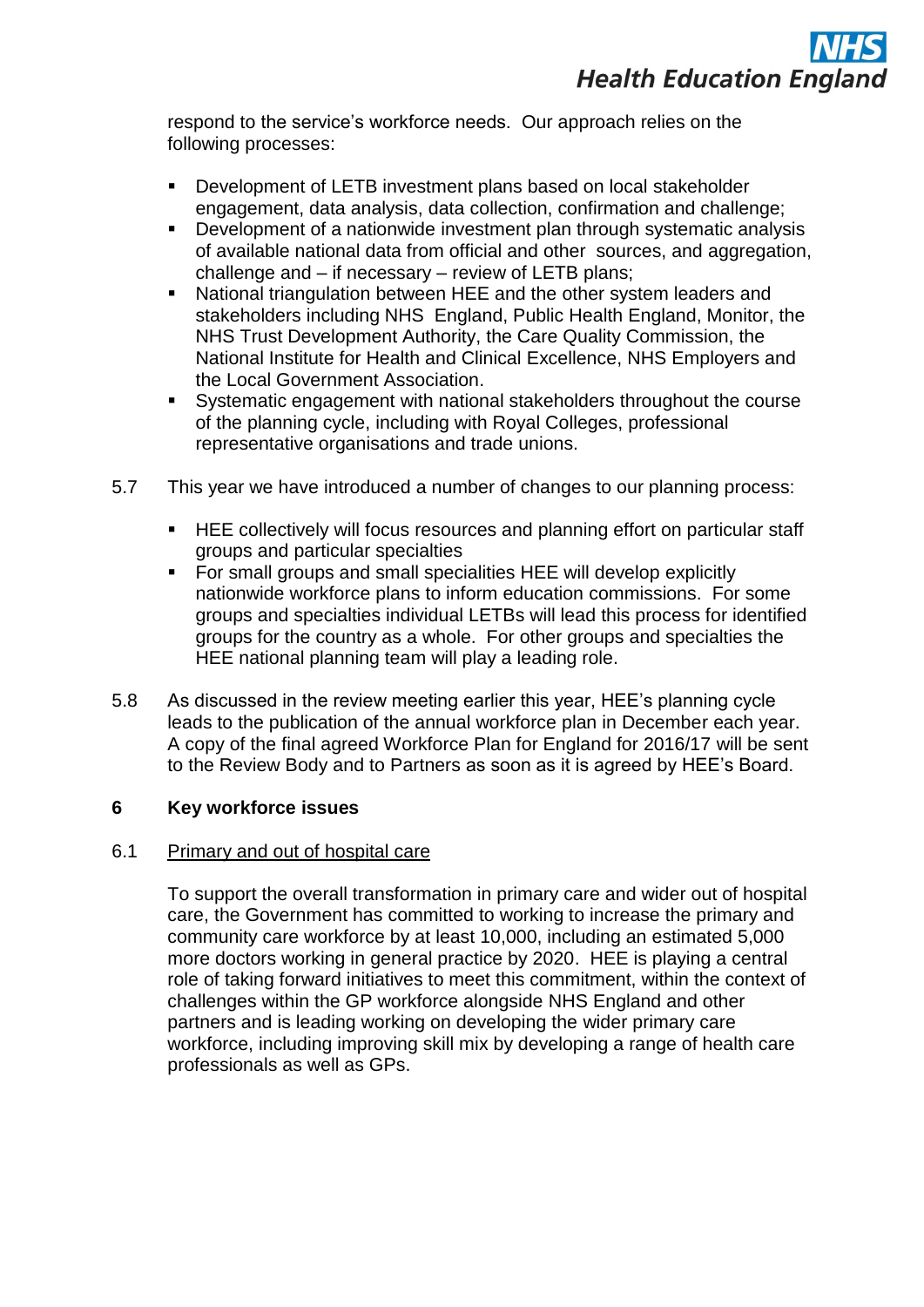

6.2 The New Deal for General Practice<sup>10</sup> sets out a range of plans to address recruitment and retention of General Practitioners but also looks at promoting innovation in skill mix, including a commitment to ensure 1,000 physicians' associates are available to work in general practice by September 2020.

#### 6.3 The Primary Care Workforce Commission

To consider the longer term requirements for the primary care workforce, HEE established an independent Primary Care Workforce Commission. Chaired by Professor Martin Roland, Professor of Health Services Research, University of Cambridge, the Commission published its report in July<sup>11</sup>. The work has identified good examples of integrated, patient focused, primary care and the report will inform HEE"s priorities for education and training to ultimately deliver a primary care workforce that is fit for purpose, flexible and able to respond to new models of care. HEE is considering the recommendations that the report has outlined and a formal response will go to the HEE Board in October.

#### 6.4 The Shape of Caring review

1

"*Raising the Bar - Shape of Caring: A Review of the Future Education and Training of Registered Nurses and Care Assistants*" <sup>12</sup> was published in March of this year. The review makes a number of recommendations for changes to education and training in nursing and supporting roles. It will help to meet future patient needs and aims to ensure that throughout their careers nurses and care assistants receive consistent high quality education and training.

- 6.5 The recommendations include the following:
	- **HEE should evaluate the impact of the Care Certificate on care outcomes** and patient experience.
	- HEE should set the competency standards for care assistants (NHS bands 1-4) in both health and social care, and work with employers to ensure the workforce is trained to meet those standards.
	- HEE should explore with others the need to develop a defined care role (NHS Agenda for Change band 3) that would act as a bridge between the unregulated care assistant workforce and the registered nursing workforce.
	- HEE, in collaboration with employers and higher education institutions, should support the development of more innovative work-based learning routes, to allow care assistants to move easily into the nursing profession without having to give up their employment, as they study and train for their nursing degree and registered nurse status.

 $10$  'Building the Workforce - the New Deal for General Practice, NHS England, HEE, RCGP and the BMA, 2015: [http://www.england.nhs.uk/commissioning/wp-content/uploads/sites/12/2015/01/building-the-workforce-new-deal](http://www.england.nhs.uk/commissioning/wp-content/uploads/sites/12/2015/01/building-the-workforce-new-deal-gp.pdf)[gp.pdf](http://www.england.nhs.uk/commissioning/wp-content/uploads/sites/12/2015/01/building-the-workforce-new-deal-gp.pdf)

 $^{11}$  The future of primary care: creating teams for tomorrow, Primary Care Workforce Commission/HEE, July 2015: <http://hee.nhs.uk/wp-content/blogs.dir/321/files/2015/07/The-future-of-primary-care.pdf>

<sup>12</sup> Shape of Caring, HEE and the Nursing and Midwifery Council [http://hee.nhs.uk/wp](http://hee.nhs.uk/wp-content/blogs.dir/321/files/2015/03/2348-Shape-of-caring-review-FINAL.pdf)[content/blogs.dir/321/files/2015/03/2348-Shape-of-caring-review-FINAL.pdf](http://hee.nhs.uk/wp-content/blogs.dir/321/files/2015/03/2348-Shape-of-caring-review-FINAL.pdf)